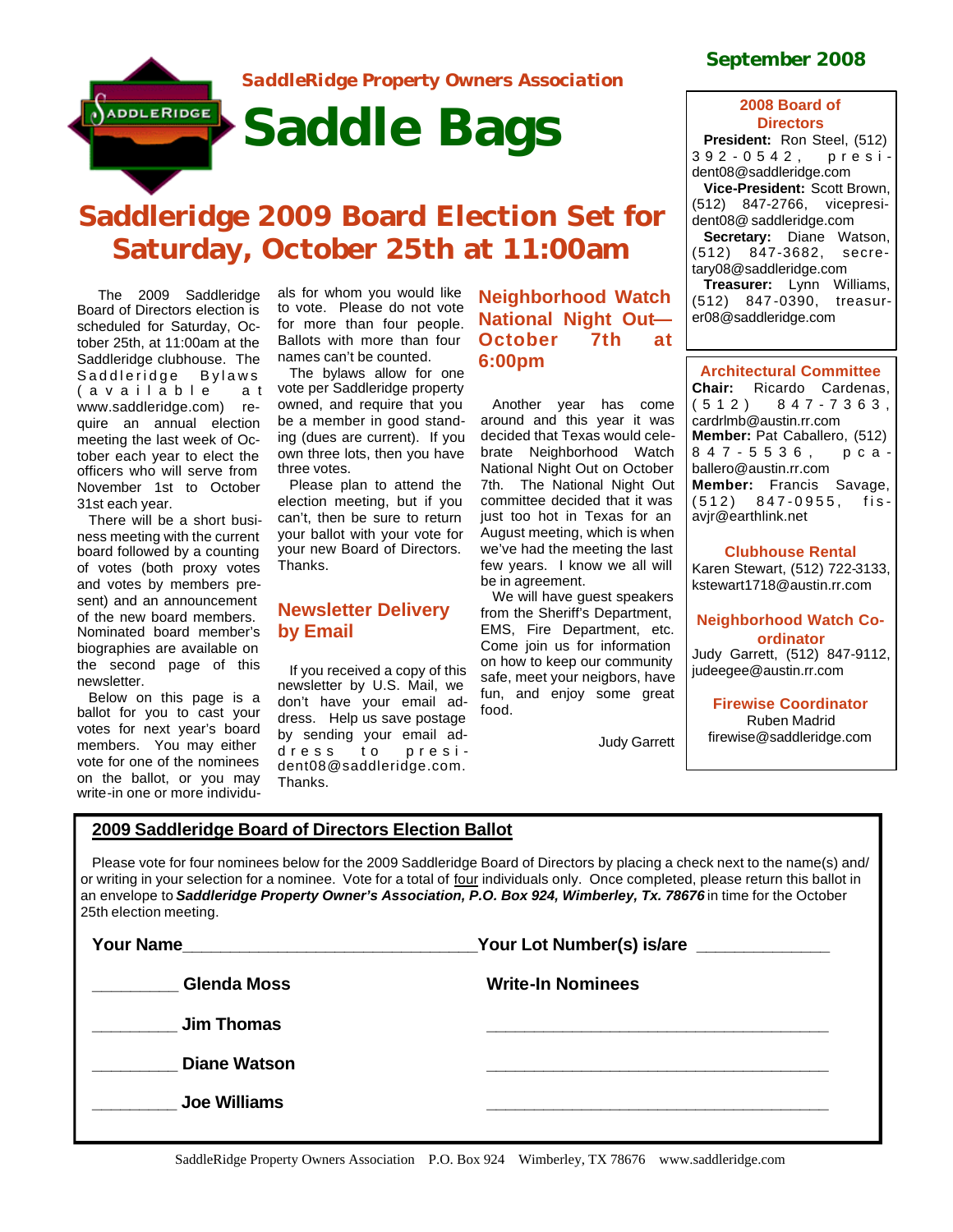## **2009 Board Nominee Biographies**

Below are the biographies of each of the nominees for 2009 Board Members to be elected at the October 25th Saddleridge Election meeting.

### **Glenda Moss**

In April, 1999 Jerry and I moved into the home we built at 420 Canyon Gap. Until December of 2007, I was a "working girl" and enjoyed many years as a marketing professional, with experience in juggling projects and meeting budgets. I am also a mother and grandmother, which means that maintaining the warm, family atmosphere of our neighborhood is very important to me. We love our neighborhood and appreciate the hard work of our current and past association board members. When asked to serve on the board, the honer of serving my neighborhood was humbly accepted.

### **Jim Thomas**

Jim is a native Oklahoman, born and raised on a dairy farm in Guthrie, Oklahoma. He attended Oklahoma State University and received a B.S. in Industrial Engineering in 1964. He received a commission in the U.S. Army upon graduation and served his tour of duty primarily at White Sands Missle Range in New Mexico. He then worked as a Tool Design Engineer for Deere and Company in Des Moines, Iowa, and as an Industrial Engineer for Texas Instruments in Dallas, Texas. He returned to graduate school at Texas Tech University in Lubbock, Texas and received his M.S. and Ph.D. in Indus-<br>trial Engineering. He was trial Engineering. then employed as a professor at the University of Nebraska, Lincoln, Nebraska for 6 years. He left the University of Nebraska to gain more industrial experience at Fisher Controls Corporation in Marshalltown, Iowa, where he attained the position of manager of Tool and Production Engineering. He left Fisher Controls to return to academia at Lamar University in Beaumont, Texas. He was at Lamar University for 24 years, as a professor of Industrial Engineering, retiring in December, 2006. His last position there was Director of Recruiting

and Cooperative Education. Jim is married to Sandy Thomas, has 2 sons—Ryan and Mark, and resides at 211 Mission Trail.

### **Diane Watson**

Hi my name is Diane Watson, I live at 300 Mission Trail in Saddleridge with my husband, Jeff and our two children Kyle and Kiarra. I am pleased to serve again on the Saddleridge Board. Here is a brief bio. about me.

Five children: Kevin, Age 22; David, Age 21; Scott Age 19; Kiarra Age 10; Kyle Age, 7.

2007-Present, Real Estate Agent – Stanberry & Associates

Serving 2008-09 Bowen Intermediate School PTO, 2nd Vice President

Served 2007-08 on Saddleridge HOA, Secretary

Served 2007-08 Bowen Intermediate School PTO Board, Treasurer

Served 2007 & 2008 – Asst. Coach HCRA Girls Softball

B.S. Degree Health & Physical Education, West Chester University, West Chester, PA

1993-2001, Pennsylvania Real Estate License

Teacher, Coach, Athletic Director – Upland Country Day School, Kennett Square, PA

### **Joe Williams**

Joe and Lynn moved to Saddleridge in 2001 and spent the next 18 months building their house at 411 Canyon Gap. Joe was involved in Information Technology in the Airline and Credit Card industries for 35 years in various roles including programming and management. For the past 3 years Joe has been in the Information Technology Department at Texas State University-San Marcos as a Project Manager. He is currently managing a major Campus Wide Student Information System.

Joe served on the Saddleridge Board of Directors as Treasurer in 2004 and 2006, and as President in 2007. He has maintained the Saddleridge website at www.saddleridge.com for the past 5 years. He also has managed and kept current the Saddleridge database of all property owner information for the past 5 years.

## **President's Notes**

#### **Board Election**

We are having our annual board election October 25, 2008. The new board will take over in November. Please mark your calendars to meet your new board for the upcoming year.

#### **Covenant Revisions**

Please make sure and mail your ballots in as soon as you can. The cutoff date is September 30. We will announce the results during the October 25th meeting.

#### **Volunteers Needed and Honored**

Please take time to consider a volunteer position for Saddleridge. It is in all of our best interests to keep Saddleridge a good vibrant community.

#### **Neighborhood Concerns**

#### **Loose Pets**

There have been some reports of pets running loose in Saddleridge. This is against our covenants. There is also a Hays County Ordinance against loose pets. Please help and notify your neighbors if you notice their pet on the loose.

#### **Speeding**

There are posted speed signs of 30 MPH within Saddleridge Boundaries. We have many children, deer, and people walking in our neighborhood. All of us need to pay attention to our speed to help control accidents

within Saddleridge.

#### **Architectural Concerns**

I commend our Architectural Committee for the fine job they do. There efforts make our community a desirable place to live.

A reminder is in order for all of us that want to make an addition to our property. Before any construction is begun, consult the Architectural Control Committee for compliance to our covenants. They will get you an answer very quickly and efficiently about any compliance issues.

#### **Maintenance issues**

The board is having trees

trimmed around the clubhouse to keep tree limbs from encroaching on the roof. This includes all of the oleanders and trees on the backside.

The board is also taking bids to re-mulch the landscaping at the front entrance of Saddleridge.

#### **Volunteers**

Volunteers are needed to help paint the well house.

Volunteers are needed for Neighborhood Watch Block Captains. Duties include meeting and greeting new comers to Saddleridge and giving me their names and numbers and bringing desserts to our neighborhood gatherings.